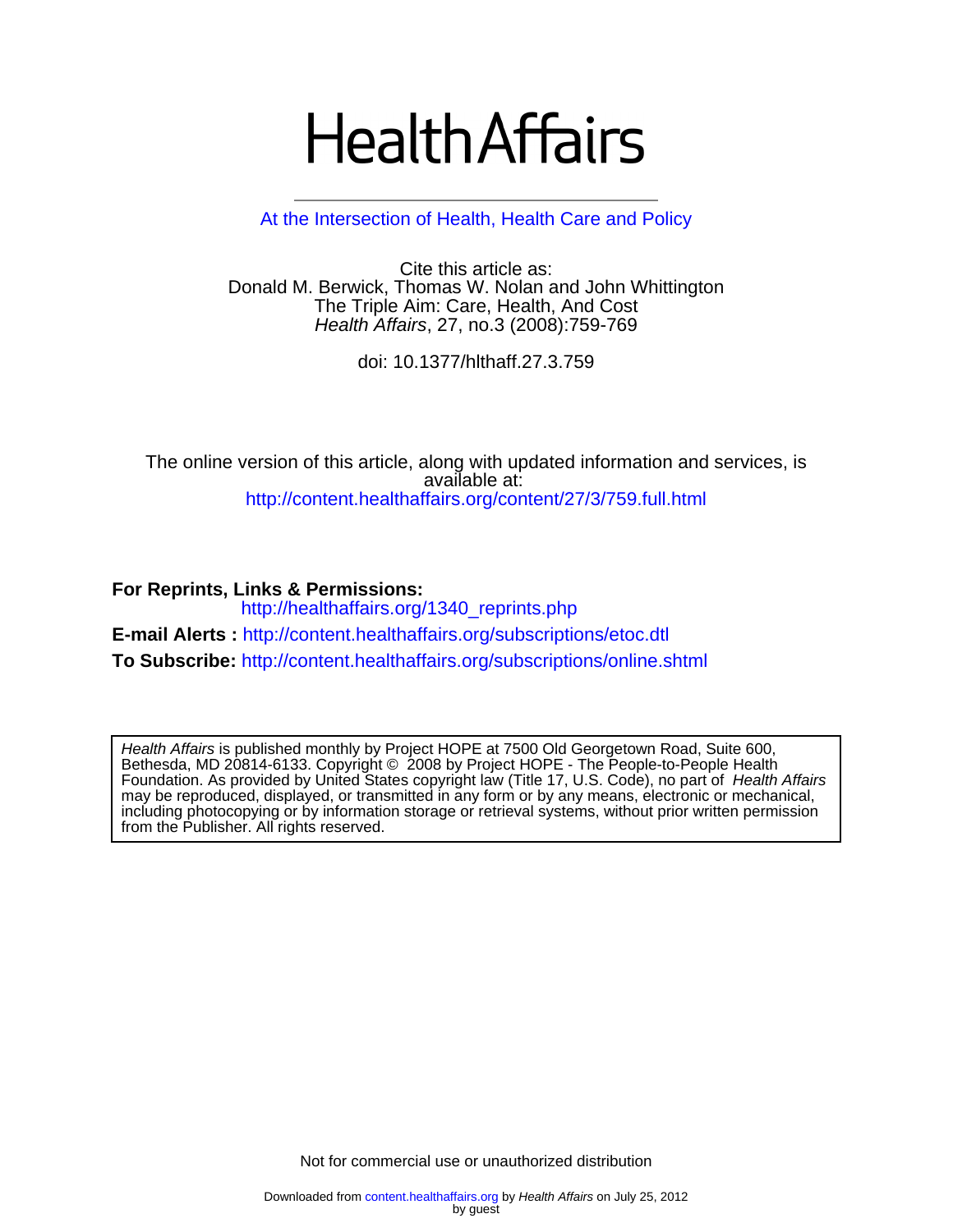# **The Triple Aim: Care, Health, And Cost**

The remaining barriers to integrated care are not technical; they are political.

#### by Donald M. Berwick, Thomas W. Nolan, and John Whittington

**ABSTRACT:** Improving the U.S. health care system requires simultaneous pursuit of three aims: improving the experience of care, improving the health of populations, and reducing per capita costs of health care. Preconditions for this include the enrollment of an identified population, a commitment to universality for its members, and the existence of an organization (an "integrator") that accepts responsibility for all three aims for that population. The integrator's role includes at least five components: partnership with individuals and families, redesign of primary care, population health management, financial management, and macro system integration. [*Health Affairs* 27, no. 3 (2008): 759–769; 10.1377/hlthaff .27.3.759]

ONGESTIVE HEART FAILURE (CHF) is the most common reason for ad-<br>mission of Medicare patients to a hospital.<sup>1</sup> Sadly, 40 percent of Medicare<br>patients discharged after admission for CHF are readmitted within ninety<br>days eve mission of Medicare patients to a hospital.<sup>1</sup> Sadly, 40 percent of Medicare patients discharged after admission for CHF are readmitted within ninety days, even though well-designed demonstration projects have shown for years that that rate can be reduced by more than 80 percent with proper management of patients.2 Patients experience this reactive system as one providing poor service and lacking memory. Caregivers experience frustration, despite their best efforts.

**U.S. health system scorecard.** CHF care is not an isolated case. It is a prime example of what goes wrong when a health care system lacks the capacity to integrate its work over time and across sites of care. The recent "Scorecard" from the Commonwealth Fund Commission on a High Performance Health System gives the U.S. health care system an overall score of 66 percent, with 100 percent referring to the top decile of known performance.3 The commission notes that even though U.S. health care expenditures are far higher than those of other developed countries, our results are no better. Despite spending on health care being nearly double that of the next most costly nation, the United States ranks thirty-first among nations on life expectancy, thirty-sixth on infant mortality, twenty-eighth on male healthy life expectancy, and twenty-ninth on female healthy life expectancy.4 As a side effect of the

*Donald Berwick (dberwick1@ihi.org) is president and chief executive officer of the Institute for Healthcare Improvement (IHI) in Cambridge, Massachusetts. Thomas Nolan is a senior fellow at IHI in Silver Spring, Maryland. John Whittington is a senior fellow at IHI in Cambridge.*

DOI 10.1377/hlthaff.27.3.759 *©2008 Project HOPE–The People-to-People Health Foundation, Inc.*

HEALTH AFFAIRS - *Volume 27, Number 3* 759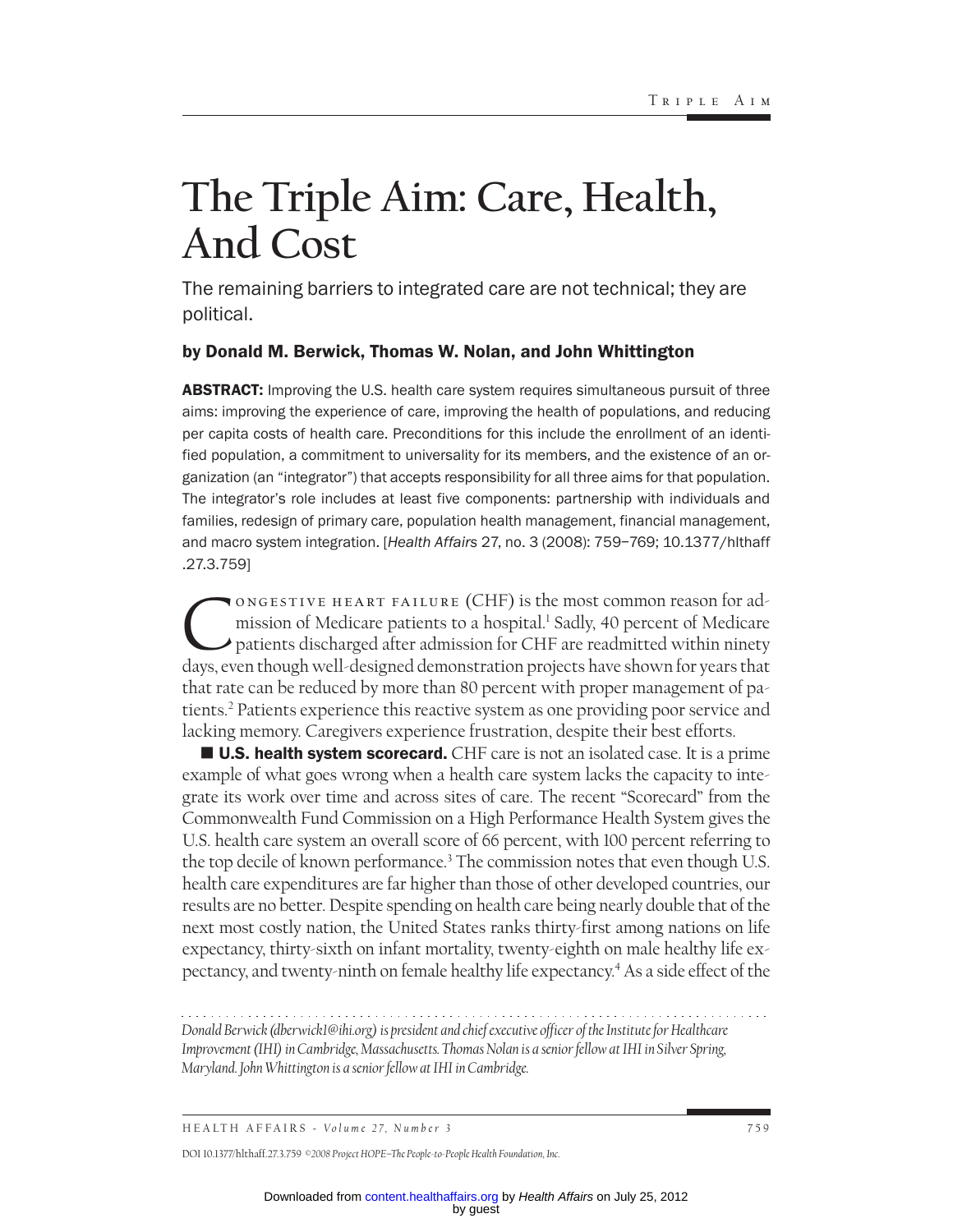cost burden, the United States is the only industrialized nation that does not guarantee universal health insurance to its citizens. We claim we cannot afford it.

**Care improvement efforts.** Most recent efforts to improve the quality of health care have aimed to reduce defects in the care of patients at a single site of care in all six dimensions identified by the Institute of Medicine (IOM): safety, effectiveness, patient-centeredness, timeliness, efficiency, and equity.<sup>5</sup> Slow progress in each of these is occurring, as measurements, incentives, knowledge, will, and experiments come increasingly into alignment. However, the task of improving individuals' care is hardly completed. In the wave of projects on "pay-for-performance" (P4P) and public reporting, policymakers, payers, and health care leaders are still struggling to make highly reliable and safe health care a norm rather than an exception.6 Moreover, too few improvement efforts address defects in care across the continuum, such as those that plague patients with CHF.

#### Defining The "Triple Aim"

Work to improve site-specific care for individuals should expand and thrive. In our view, however, the United States will not achieve high-value health care unless improvement initiatives pursue a broader system of linked goals. In the aggregate, we call those goals the "Triple Aim": improving the individual experience of care; improving the health of populations; and reducing the per capita costs of care for populations.

**Interdependent goals.** The components of the Triple Aim are not independent of each other. Changes pursuing any one goal can affect the other two, sometimes negatively and sometimes positively. For example, improving care for individuals can raise costs if the improvements are associated with new, effective, but costly technologies or drugs. Conversely, eliminating overuse or misuse of therapies or diagnostic tests can lead to both reduced costs and improved outcomes. The situation is made more complex by time delays among the effects of changes. Good preventive care may take years to yield returns in cost or population health.

**An exercise in balance.** Pursuit of the Triple Aim is an exercise in balance and will be subject to specified policy constraints, such as decisions about how much to spend on health care or what coverage to provide and to whom. The most important of all such constraints, we believe, should be the promise of equity; the gain in health in one subpopulation ought not to be achieved at the expense of another subpopulation. But that decision lies in the realms of ethics and policy; it is not technically inherent in the Triple Aim.

A health system capable of continual improvement on all three aims, under whatever constraints policy creates, looks quite different from one designed for the first aim only. The balanced pursuit of the Triple Aim is not congruent with the current business models of any but a tiny number of U.S. health care organizations. For most, only one, or possibly two, of the dimensions is strategic, but not all three. Thus, we face a paradox with respect to pursuit of the Triple Aim. From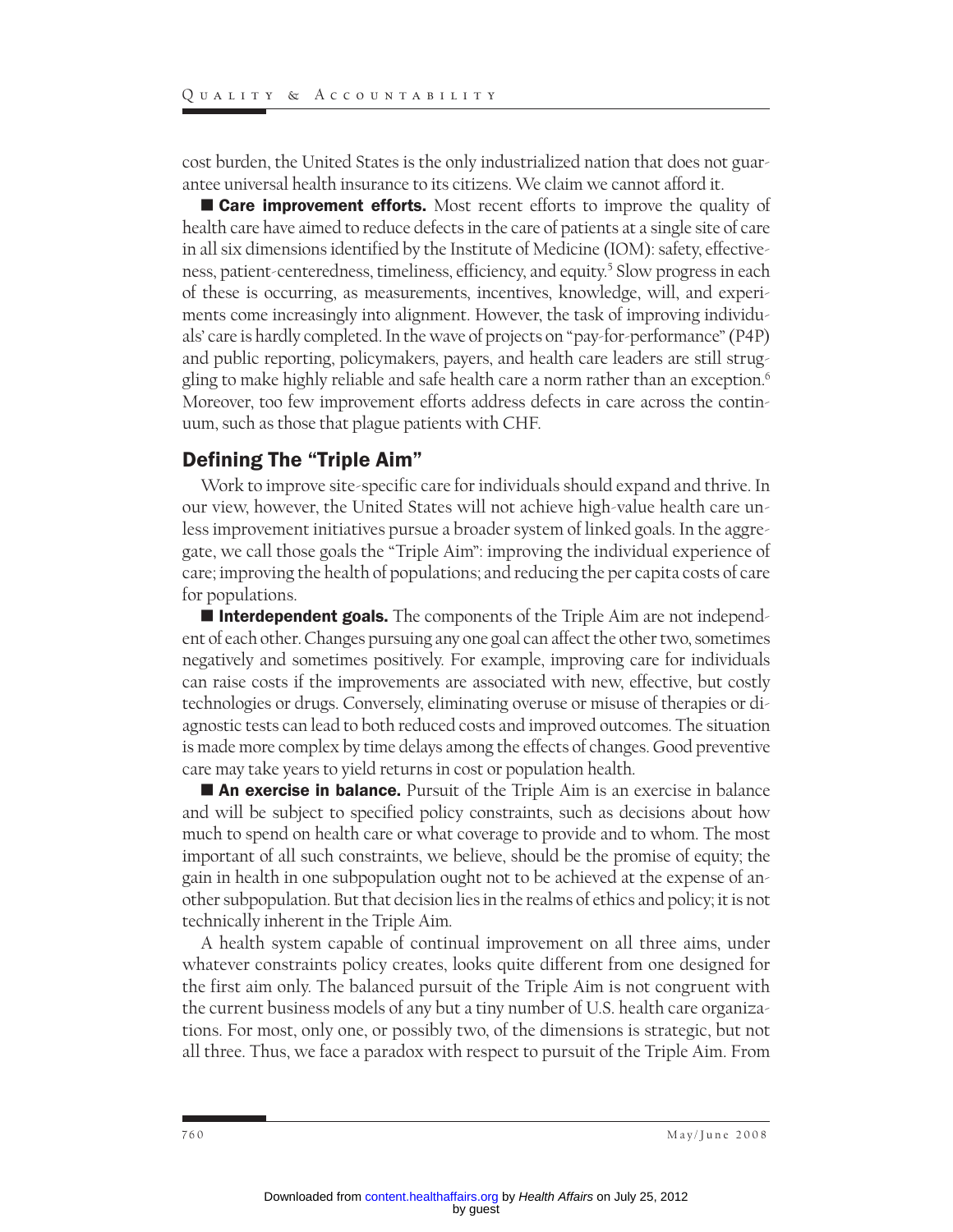### *"The Holy Grail of universal coverage may remain out of reach unless we can reduce per capita costs."*

the viewpoint of the United States as a whole, it is essential; yet from the viewpoint of individual actors responding to current market forces, pursuing the three aims at once is not in their immediate self-interest.

Take hospitals as an example. Under current market dynamics and payment incentives, it is entirely rational for hospitals to try to fill beds and to expand services even though the work of Elliott Fisher and John Wennberg strongly predicts the net effect to be much higher cost and no higher quality.7 Most hospitals seem to believe that they can protect profits best by protecting and increasing revenues. Higher efficiency in local production can help, too, but systemic efficiencies that reduce revenues or admission rates are threats to profit. The same payment dynamics often lead hospitals to focus only on care within their walls, viewing CHF readmissions, for example, as indicating defects outside the hospital, not as their responsibility to avert.

**A "tragedy of the commons."** Rational common interests and rational individual interests are in conflict. Our failure as a nation to pursue the Triple Aim meets the criteria for what Garrett Harden called a "tragedy of the commons."8 As in all tragedies of the commons, the great task in policy is not to claim that stakeholders are acting irrationally, but rather to change what is rational for them to do. The stakes are high. Indeed, the Holy Grail of universal coverage in the United States may remain out of reach unless, through rational collective action overriding some individual self-interest, we can reduce per capita costs.

 $\blacksquare$  Obstacles to pursuit of the Triple Aim. The changes we would need to mobilize pursuit of the Triple Aim are large, and the obstacles are daunting. Among the biggest barriers are supply-driven demand; new technologies including many with limited impact on outcomes; physician-centric care; little or no foreign competition to spur domestic change, as it does in manufacturing; and too little appreciation of system knowledge among clinicians and organizations, leading them to suboptimize the components of the system with which they are most familiar, at the expense of the whole.

**Promising innovations.** Despite these obstacles, a handful of innovators are starting to challenge the U.S. health care market. These disruptive innovations are by no means yet mainstream, but the examples align surprisingly well with the objectives of the Triple Aim. For example, innovations in primary care such as the medical home, as well as "Minute Clinics" and other retail health care providers are challenging the prevailing approach to primary care.9 Experiments in telecommunications are offering care that is no longer location-specific.10 One form of foreign competition—"medical tourism"—is beginning to catch on. Also, a few hospitals, such as Virginia Mason Medical Center, Denver Health, and ThedaCare, are learning

HEALTH AFFAIRS - *Volume 27, Number 3* 761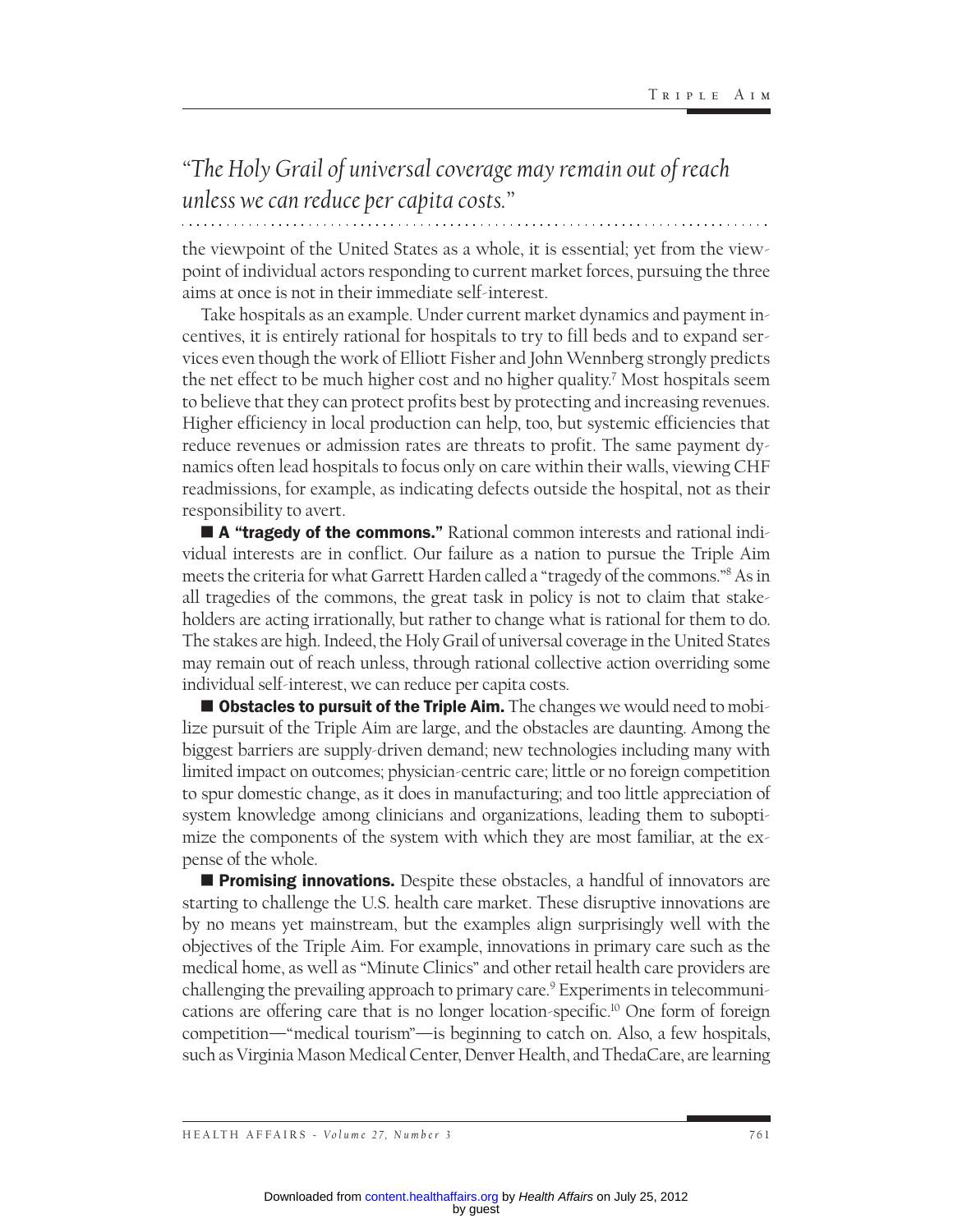to use systems knowledge to reduce costs and improve profit, such as by adapting "lean production" to health care.<sup>11</sup>

**I Measuring health care quality.** In general, opacity of performance is not a major obstacle to the Triple Aim. Many tools are in hand to construct part of a balanced portfolio of measures to track the experience of a population on all three components. At the Institute for Healthcare Improvement (IHI), for example, we have developed and are using a balanced set of systemwide measures closely related to the Triple Aim.12 A more complete set of system metrics would include ways to track the experience of care in ambulatory settings, including patient engagement, continuity, and clinical preventive practices.

 $\blacksquare$  Measuring costs and health status. Measuring per capita costs is still a big challenge; it requires that we capture all relevant expenditures, index them appropriately to local market circumstances, and be able to measure actual costs in a care system whose current methods of pricing and discounting obscure them. Population health measures would require some form of registration or sampling for defined populations and would be speeded by widespread implementation of electronic health record systems. Citing one serious gap, the IOM recently concluded that measures of both cost and care across the continuum, impeded by the fragmentation of delivery itself, still need much more developmental work.

#### Preconditions For Pursuit Of The Triple Aim

Despite the social need and the feasibility of measurement, actual pursuit of the Triple Aim remains the exception. What would be the preconditions for changing that?

We suggest that three inescapable design constraints underlie effective accomplishment of the Triple Aim: (1) recognition of a population as the unit of concern, (2) externally supplied policy constraints (such as a total budget limit or the requirement that all subgroups be treated equitably), and (3) existence of an "integrator" able to focus and coordinate services to help the population on all three dimensions at once.

**Specifying a population of concern.** A "population" need not be geographic. What best defines a *population*, as we use the term, is probably the concept of enrollment. (This is different from the prevailing meaning of the word *enrollment* in U.S. health care today, which denotes a financial transaction, not a commitment to a healing relationship.) A registry that tracks a defined group of people over time would create a "population" for the purposes of the Triple Aim. Other examples of populations are "all of the diabetics in Massachusetts," "people in Maryland below 300 percent of poverty," "members of Group Health Cooperative of Puget Sound," "the citizens of a county," or even "all of the people who say that Dr. Jones is their doctor." Only when the population is specified does it become, in principle, possible to know about its experiences of care, its health status, and the per capita costs of caring for it. Under current conditions, such registries are rare in the United States,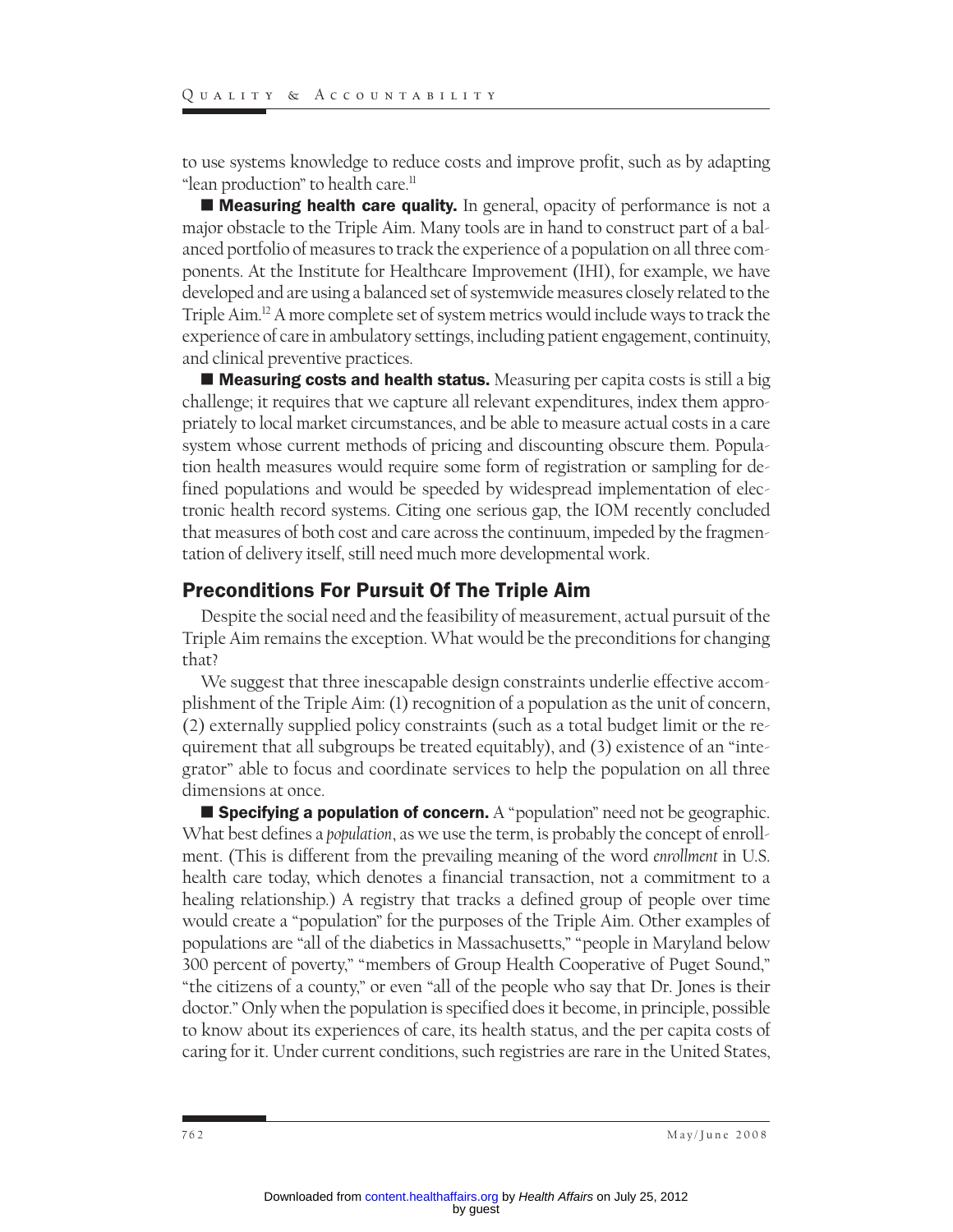especially for geographically defined populations. Creating them will require research, development, and investment.

**Policy constraints.** The policy constraints that shape the balance sought among the three aims are not automatic or inherent in the idea. Rather, they derive from the processes of decision making, politics, and social contracting relevant to the population involved. For example, a nation or state might or might not decide that "universal coverage" is mandatory; a community in a town meeting or an employer in negotiation with a labor union might or might not decide to spend no more than *x* dollars per capita or *y* dollars per year on health care. Logically—that is, mathematically—optimizing on three aims at once requires constraints on at least two of them.

**Integrator.** An "integrator" is an entity that accepts responsibility for all three components of the Triple Aim for a specified population. Importantly, by definition, an integrator cannot exclude members or subgroups of the population for which it is responsible. The simplest such form, such as Kaiser Permanente, has fully integrated financing and either full ownership of or exclusive relationships with delivery structures, and it is able to use those structures to good advantage. We believe, however, that other models can also take on a strong integrator role, even without unified financing or a single delivery system. That role might be within the reach of a powerful, visionary insurer; a large primary care group in partnership with payers; or even a hospital, with some affiliated physician group, that seeks to be especially attractive to payers.

In crafting care, an effective integrator, in one way or another, will link health care organizations (as well as public health and social service organizations) whose missions overlap across the spectrum of delivery. It will be able to recognize and respond to patients' individual care needs and preferences, to the health needs and opportunities of the population (whether or not people seek care), and to the total costs of care. The important function of linking organizations across the continuum requires that the integrator be a single organization (not just a market dynamic) that can induce coordinative behavior among health service suppliers to work as a system for the defined population.

#### Functions Of An Integrator

**Involving individuals and families.** Pursuit of the Triple Aim requires that the population served become continually better informed about both the determinants of their own health status and the benefits and limitations of individual health care practices and procedures. An effective integrator would work persistently to change the "more-is-better" culture through transparency, systematic education, communication, and shared decision making with patients and communities, rather than by restricting access, shifting costs, or erecting administrative hurdles to care. Many members of the population, especially those with chronic illnesses, will need someone who can work with them to establish a plan for their ongoing care, guide them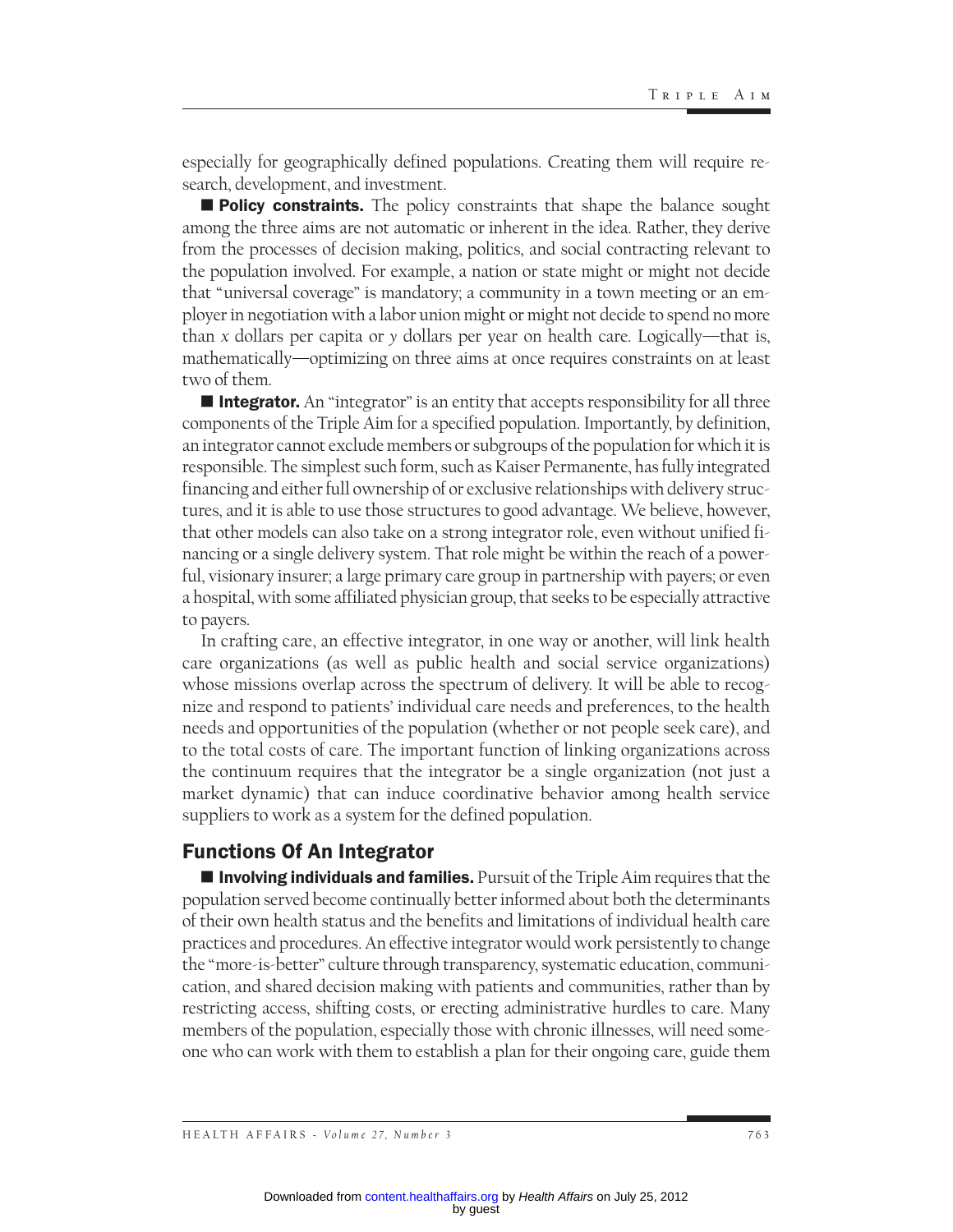through the technological jungle of acute care, advocate for them, and interpret.

**E** Redesign of primary care services and structures. We believe that any effective integrator will strengthen primary care for the population. To accomplish this, physicians might not be the sole, or even the principal, providers. Recently, physicians and other clinicians have proposed principles for expanding the role of primary care under the title of the medical home. This expanded role includes establishing long-term relations between patients and their primary care team; developing shared plans of care; coordinating care, including subspecialists and hospitals; and providing innovative access to services through improved scheduling, connection to community resources, and new means of communication among individuals, families, and the primary care team facilitated by a patient-controlled personalized health record. The integrator would assume responsibility for building the capability and infrastructure to enable primary care practices to function in this expanded role.

**E** Population health management. The integrator would be responsible for deploying resources to the population, or for specifying to others how resources should be deployed. Segmentation of the population, perhaps according to health status, level of support from family or others, and socioeconomic status, will facilitate efficient and equitable resource allocation.<sup>13</sup> The growing availability of highquality health information on the Internet will help all segments manage their own care and understand options for treatment.

Today's individual health care processes are designed to respond to the acute needs of individual patients, rather than to anticipate and shape patterns of care for important subgroups. An integrator would act differently, assigning much more value and many more resources, for example, to the monitoring and interception of early signs of deterioration among the 100 CHF patients in a doctor's panel or the 1,000 CHF patients who used the hospital last year.

Famously, the "actual" causes of mortality in the United States lie in behavior that the individual health care system addresses unreliably or not at all, such as smoking, violence, physical inactivity, poor nutrition, and unsafe choices.<sup>14</sup> An integrator would increase preventive efforts. An integrator would also encourage and cooperate with governmental policies, agencies, and programs to discourage smoking, combat obesity, provide alternatives to violence and substance abuse, and address community determinants of mental health problems.

**Financial management system.** The broken financing system of the present mirrors the fragmented care system. An effective integrator would assure that payment and resource allocation support the Triple Aim. An important first step for a systems approach to cost control would be defining, measuring, and making transparent the per capita cost of care for a defined population. For example, companies could begin to show on employees' paychecks the amount of money spent per employee by the company to provide health insurance. The Centers for Medicare and Medicaid Services (CMS) could provide regions with cost information per benefi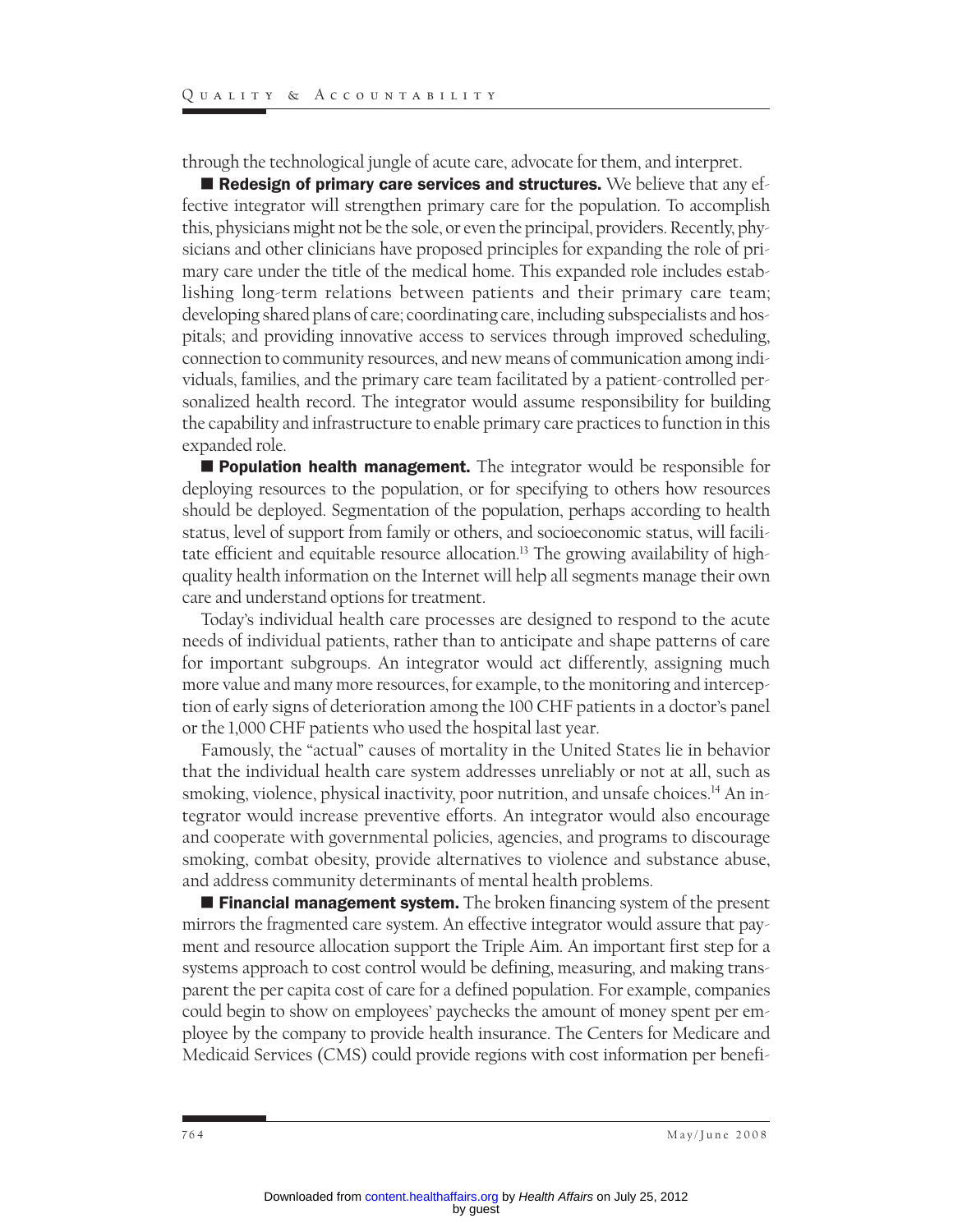ciary to allow comparisons of costs and inflation across the country.

A mainstay of reduction and control of per capita costs would be yearly initiatives to reduce waste in all of its forms, especially procedures, tests, and visits that represent rework, errors, unscientific care, or otherwise valueless services. George Isham, medical director of HealthPartners in Minneapolis, has called for a project to identify the ten most common forms of waste in each medical specialty.<sup>15</sup> Any integrator collaborating on improvement of value with its suppliers of specialty care would be very interested in Isham's list. An indication of progress on the Triple Aim would be doctors' leading and energetically participating in such efforts.

Perhaps the most powerful needed change is to disrupt the dynamics of supplydriven care and instead to match supply better to underlying needs. An integrator would approach new technologies and capital investments with skepticism and require that a strong burden of proof of value lie with the proponent. Operating budgets would encourage thinking across boundaries. An integrator would ask, "Might two additional home outreach nurses be better for the Triple Aim than another cardiologist?" Capital budgets would be informed by the insights of Fisher and Wennberg, and good integrators would encourage through incentives—and, if needed, regulations—strict limits on the growth of facilities.

The hallmarks of proper financial management in a system pursuing the Triple Aim, we suspect, are government policies, purchasing contracts, or market mechanisms that lead to a cap on total spending, with strictly limited year-on-year growth targets.

**E** System integration at the macro level. A conscientious integrator would aspire to produce or contract for individual care and population-based interventions that are evidence-based and highly reliable. To achieve that, all in the system of care would need access to up-to-date medical knowledge, standardized definitions of *quality* and *cost*, and evidence and measurement collected and distributed by a thoroughly trustworthy body. In effect, patients, caregivers, organizations, and managers would know the "state of the system" with respect to its reliability, adherence to evidence, cost, and progress in improvement.

In most cases, the integrator would not be a direct provider of all necessary services. Instead, it would need to commission some services from suppliers through business relationships consciously designed to facilitate pursuit of the Triple Aim. Michael Porter and Elizabeth Teisberg have called for a redefinition of competition in health care.16 They assert that value is added by care that produces the best outcomes at the lowest cost over time. An integrator, following their logic, might contract with a multifunctional group of providers to serve a specific subpopulation.

#### Precedents And Possibilities

The Triple Aim is far from a totally new idea. As one would expect, organizations and other stakeholders in a variety of countries that begin with a population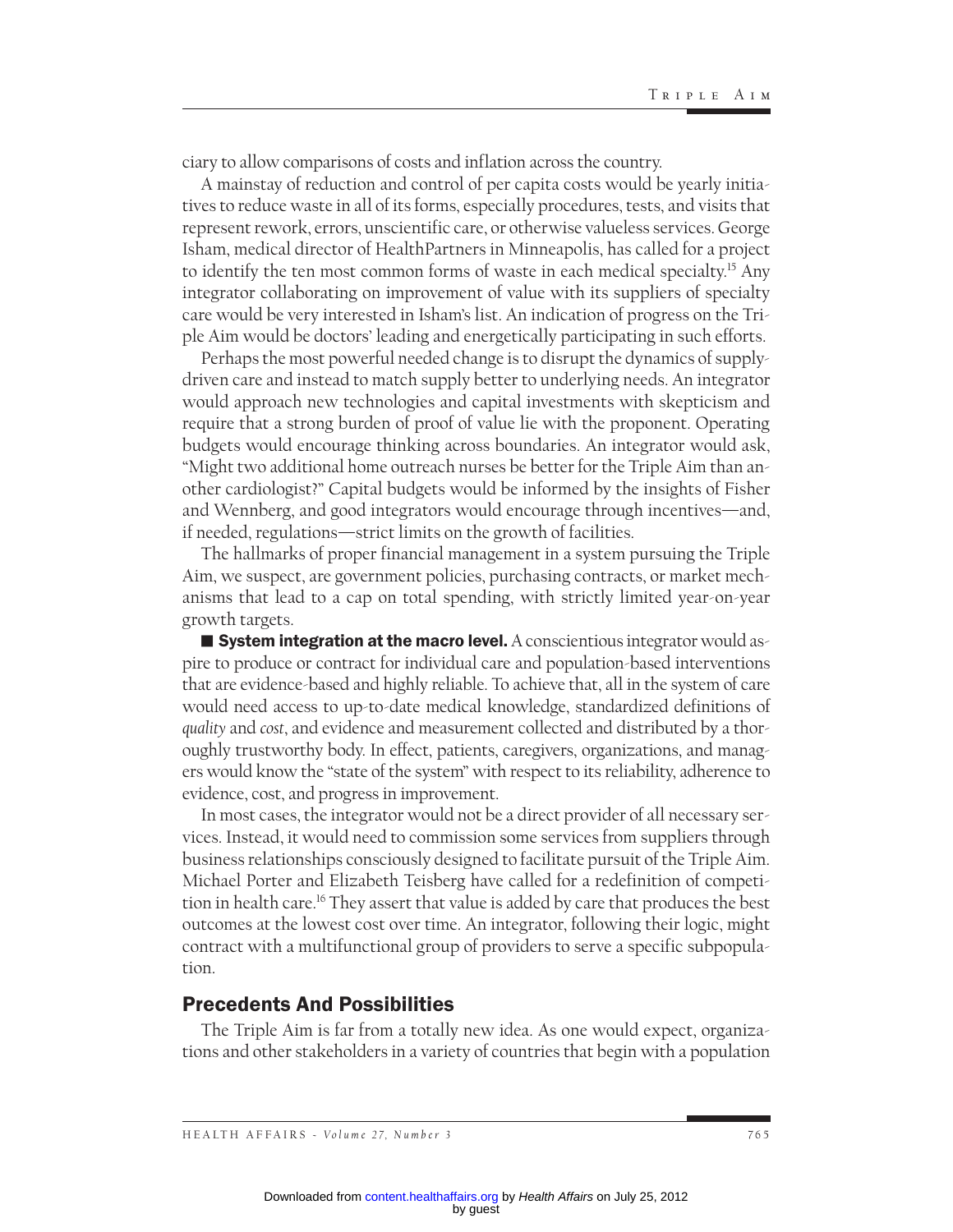in mind tend to want to achieve all three goals at once. Among these stakeholders are (1) government-sponsored or -owned health care systems that have legally chartered duties to defined populations and that own facilities, employ clinicians, and provide and manage clinical services (in the United States, these include the Veterans Health Administration, the Indian Health Service, and the Military Health Command); (2) classical staff- and group-model health maintenance organizations (HMOs), such as Kaiser Permanente, HealthPartners, and Group Health Cooperative of Puget Sound, which combine insurance and care delivery functions (although usually not public health systems) for enrolled populations; and (3) national and other governmental health care systems that aggregate tax revenues into global budgets and, through employment, ownership, and contracting, ensure care for populations. Examples include the National Health Service (NHS) in the United Kingdom and health care in Sweden, where counties act as integrators, using general tax revenues to fund the comprehensive care systems that county-level executives organize and improve for their entire population.17

In the United States, a few additional cases of Triple Aim–oriented organizations have emerged. Some employers, fed up with out-of-control costs but unwilling to give up trying to ensure proper care for their employees, have started their own care systems, reminiscent of the roots of Kaiser Permanente. For example, QuadGraphics, a large U.S. publishing company, started QuadMed, a wholly owned subsidiary that provides care to QuadGraphics employees using a highly innovative model of strong primary care as the mainstay.18

Occasional entrepreneurial hospital-based systems, often with very high market share and strong community roots, such as Intermountain Health Care, Geisinger Health System, Bellin Health System, and (for care of the underserved) Denver Health, try to knit together components of the care system in virtual aggregates through technical support and innovative contracts. The numerous recent state-level initiatives for universal health insurance coverage inevitably face the Triple Aim as the only route to affordability; Massachusetts, as one example, has established a Quality and Cost Council to try to determine how to keep all three aims in a single field of vision.<sup>19</sup>

**HMOs as integrators.** So what happened to HMOs? As conceived by their greatest champion, Paul Ellwood, HMOs were, or were intended to be, integrators exactly as we propose, in pursuit of the Triple Aim.<sup>20</sup> On closer inspection, the HMO movement was eventually defined by its organizational structure rather than its aims and performance. The experience of people enrolled in HMOs was not sufficiently improved to overcome the restriction of choice of providers or the perceived barriers to access to specialists that became part of the HMO model. Because they restricted care, HMOs were vulnerable to competitive retaliation by indemnity insurers and others, which began offering products called "HMO" or "managed care" that merely managed money, not care. Furthermore, proponents of HMOs might have overestimated the cost-saving potential of proper preventive care, instead of

766 May/June 2008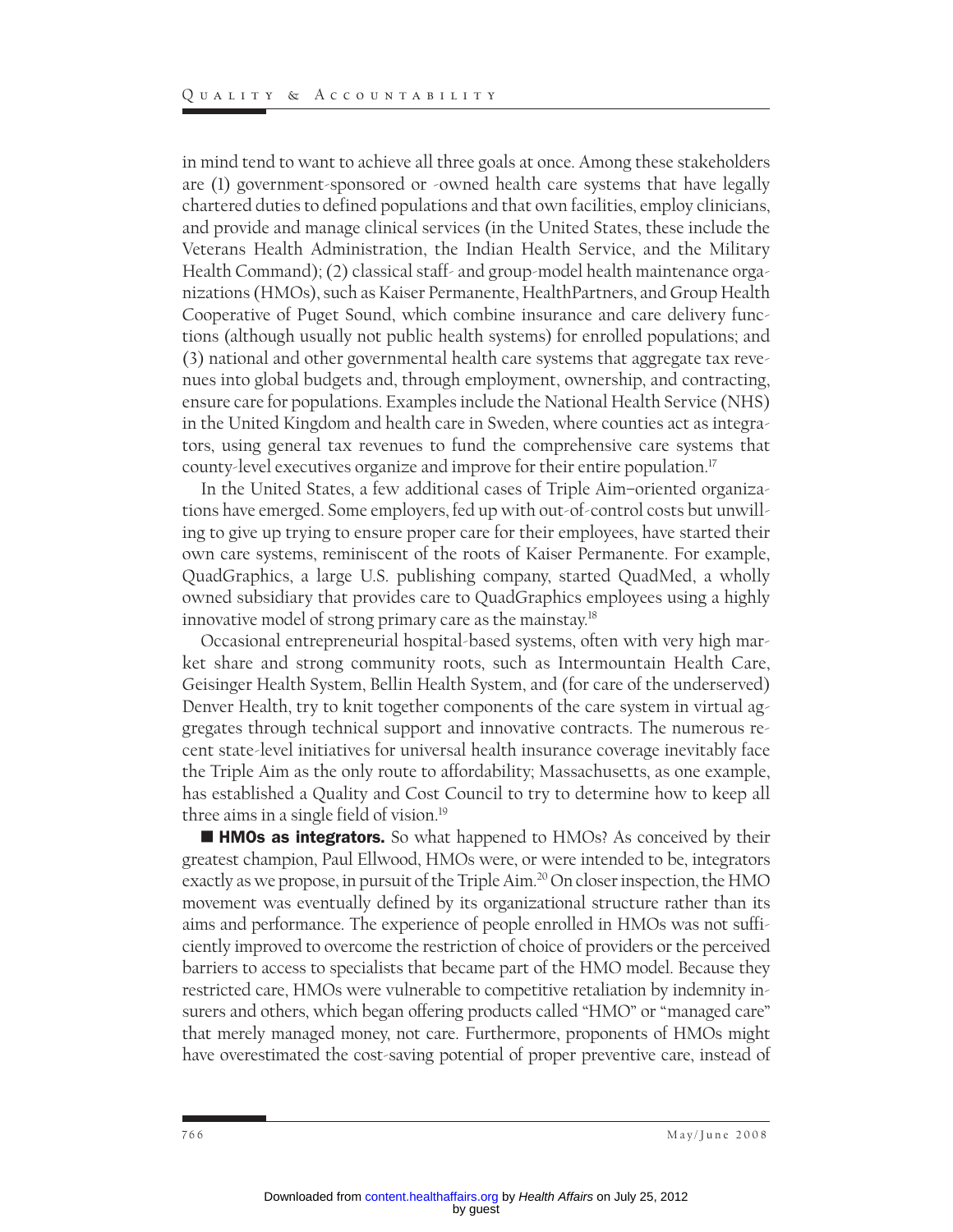## *"Innovations in payment design encourage integrated behavior without the managerial superstructure of an HMO."*

viewing population health status and per capita cost control as separate aims.<sup>21</sup> Finally, HMOs were competing for doctors and acute care suppliers in an environment in which these providers were in control of demand and thus revenue. The HMO

was not an attractive business alternative for them. **Encouraging signs for integrated care.** Even with the similarity between an HMO and our view of the integrator, we are encouraged in large measure because the possibilities of integrated care have so thoroughly changed with the advent of electronic support systems and the possibilities for virtual integration and instant communication that were unimaginable when HMOs were first described. Fisher's recent proposals for virtual integration of care through extended medical staffs, for example, represent innovations that draw on some of the principles of classical HMOs, but with entirely new processes and relationships at their core.<sup>22</sup> Innovations in payment design, such as bundled payment experiments by the CMS for chronic disease management and Harold Luft's conceptualization of case rates for local microsystems, offer interesting approaches to encouraging integrated behavior without the managerial superstructure of an HMO.<sup>23</sup>

 $\blacksquare$  What it takes to progress toward integrated care. From the (we hope temporary) failure of the best features of the HMO concept we take the lesson not that all integrated care is destined to fail, but rather that pursuit of the Triple Aim threatens the U.S. status quo health care system. The current behavior, destructive of the Triple Aim and inimical to the best aspects of sound, managed care, is a predictable, indeed inevitable, consequence of the current rules. If we want different behavior, we will need new financing and competitive dynamics. What new financing or dynamics, different from today's, would lead rational hospitals to try to reduce readmissions dramatically for CHF?

If we could ever find the political nerve, we strongly suspect that financing and competitive dynamics such as the following, purveyed by governments and payers, would accelerate interest in the Triple Aim and progress toward it: (1) global budget caps on total health care spending for designated populations, (2) measurement of and fixed accountability for the health status and health needs of designated populations, (3) improved standardized measures of care and per capita costs across sites and through time that are transparent, (4) changes in payment such that the financial gains from reduction of per capita costs are shared among those who pay for care and those who can and should invest in further improvements, and (5) changes in professional education accreditation to ensure that clinicians are capable of changing and improving their processes of care. With some risk, we note that the simplest way to establish many of these environmental conditions is a single-payer system, hiring integrators with prospective, global bud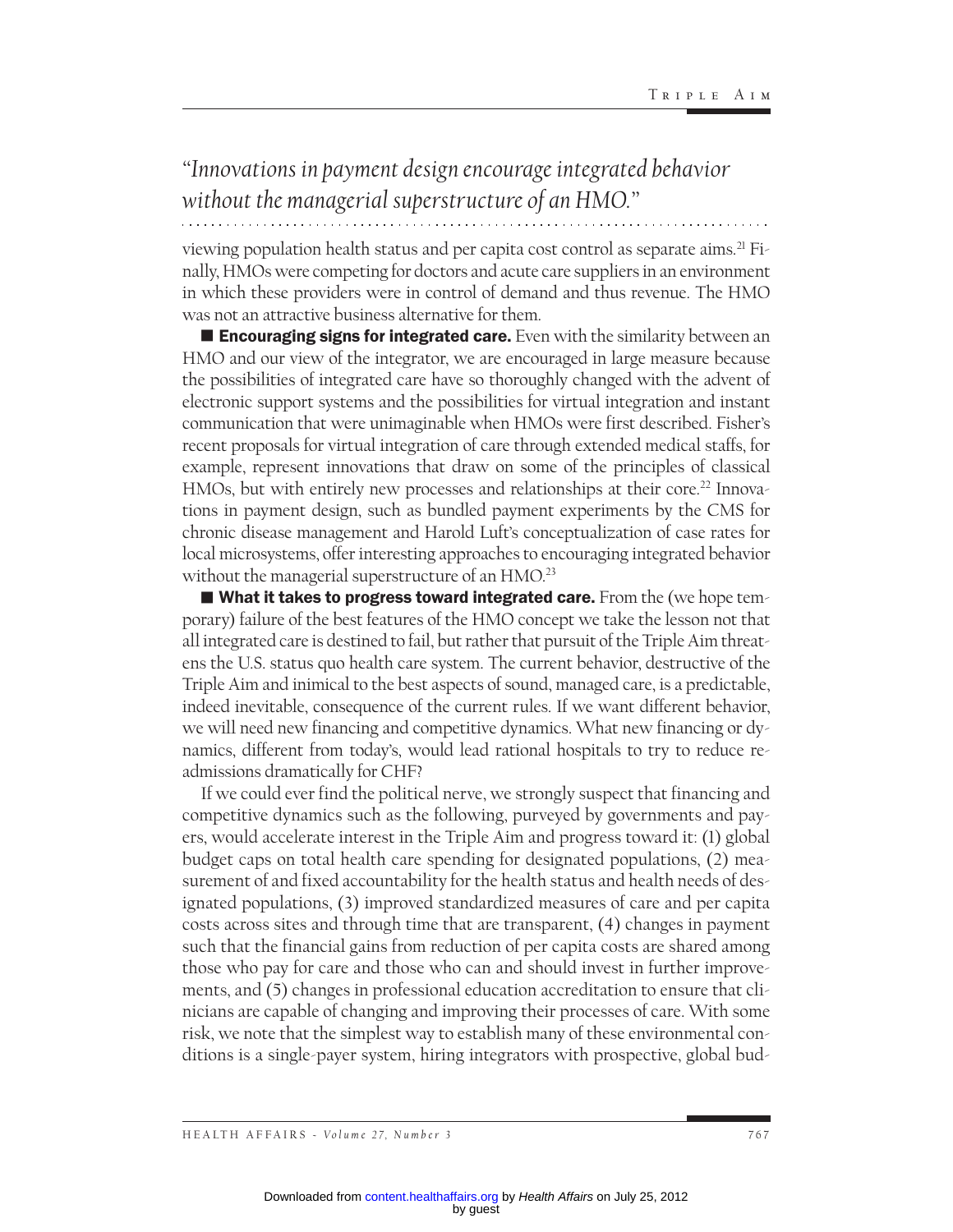gets to take care of the health needs of a defined population, without permission to exclude any member of the population.

#### Indicators Of Progress

In our lighter moments, we have tried to imagine the most elegant possible "Triple Aim Test," asking, "How would we know at first glance that the care for a population is actually making progress on the Triple Aim?" Our proposed test has only three items. First, hospitals involved in the Triple Aim would be trying to be emptier, not fuller. They would celebrate as success that the hospital is less and less often needed by the population. Second, Fisher and Wennberg would be happier. They would observe that the dynamics of supply-driven care are no longer strong and that patients pull resources, rather than vice versa. And third, patients would say of those who try to maintain and restore their health: "They remember me." They would recognize that the health care system is mindful of their needs, wants, and opportunities for health even when they themselves forget. Health care would also be mindful that people have excellent uses for their wealth other than paying for care they do not need or for illnesses they could have avoided.

WHETHER OR NOT THE TRIPLE AIM is within reach for the United<br>experiments in the United States and from examples of other coun-<br>tries it is now possible to describe feasible evidence-based care system designs States has become less and less a question of technical barriers. From experiments in the United States and from examples of other countries, it is now possible to describe feasible, evidence-based care system designs that achieve gains on all three aims at once: care, health, and cost. The remaining barriers are not technical; they are political. The superiority of the possible end state is no longer scientifically debatable. The pain of the transition state—the disruption of institutions, forms, habits, beliefs, and income streams in the status quo—is what denies us, so far, the enormous gains on components of the Triple Aim that integrated care could offer.

*The authors are grateful for the contributions of Jane Roessner, Frank Davidoff, Val Weber, Samantha Henderson, and Maureen Bisognano.*

#### NOTES

- 1. H.M. Krumholz et al., "Readmission after Hospitalization for Congestive Heart Failure among Medicare Beneficiaries," *Archives of Internal Medicine* 157, no. 1 (1997): 99–104.
- 2. G.C. Fonarow et al., "Impact of a Comprehensive Heart Failure Management Program on Hospital Readmission and Functional Status of Patients with Advanced Heart Failure," *Journal of the American College of Cardiology* 30, no. 3 (1997): 725–732.
- 3. J.C. Cantor et al., "Aiming Higher: Results from a State Scorecard on Health System Performance" (New York: Commonwealth Fund, June 2007); and Commission on a High Performance Health System, "Why Not the Best? Results from a National Scorecard on U.S. Health System Performance" (New York: Commonwealth Fund, September 2006).
- 4. World Health Organization, "World Health Statistics 2006," http://www.who.int/whosis/whostat2006/ en (accessed 28 June 2007).
- 5. Institute of Medicine, *Crossing the Quality Chasm: A New Health System for the Twenty-first Century* (Washington: National Academies Press, 2001).